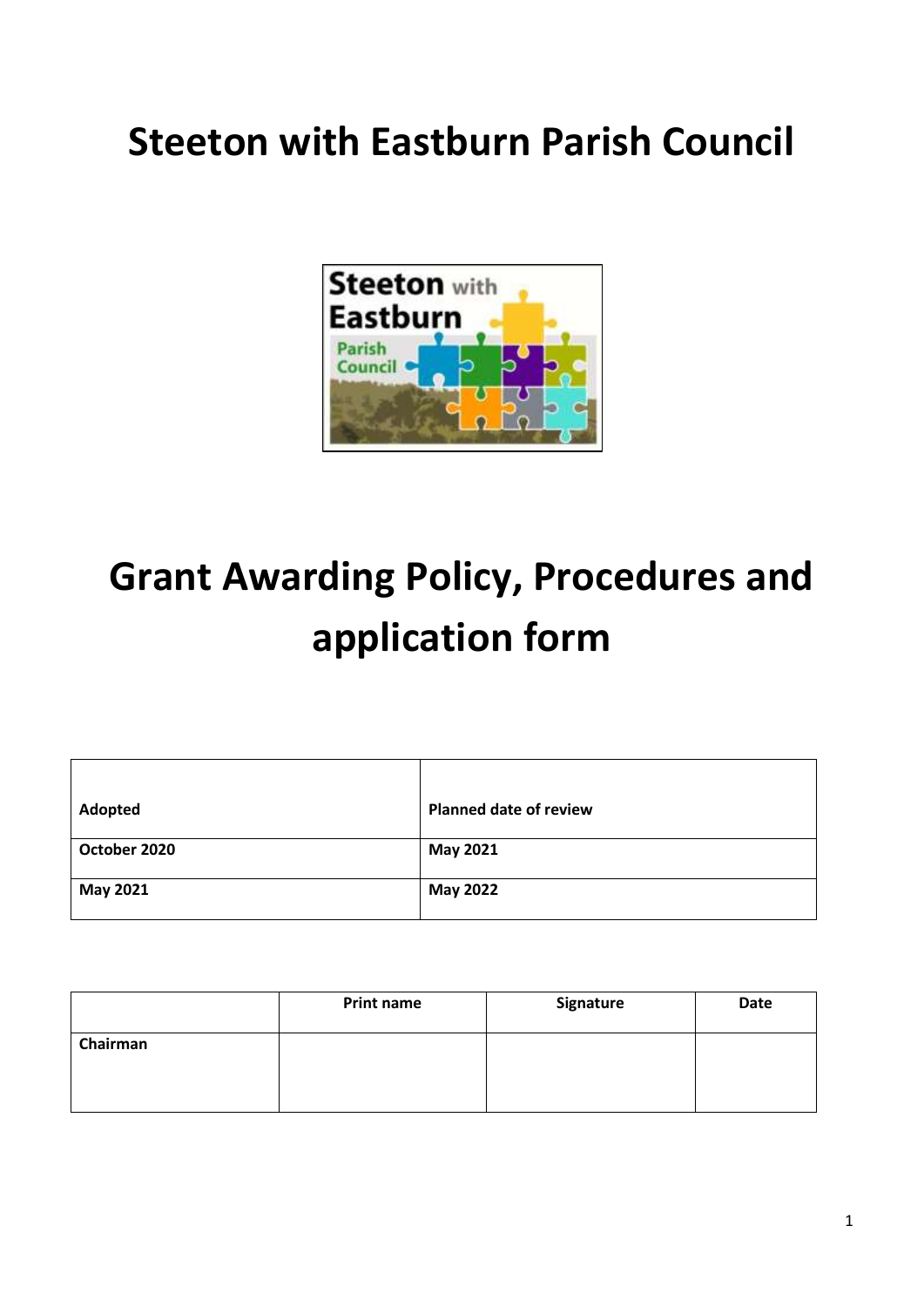### Grant Awarding Policy and Procedures

#### **Objective**

The Parish Council will consider supporting activities and causes which benefit the parish of Steeton with Eastburn.

A grant is any payment made by the Parish Council for the specific purpose for which it is claimed and for the well-being of the community.

#### **Eligibility**

Any grant made by the Parish Council must directly benefit some or all of the residents of the parish of Steeton with Eastburn. Applicants must set out how the community in Steeton with Eastburn will benefit from the work funded by any grant. This is particularly important where an application is made by an organisation working regionally or nationally.

The following criteria must be met for a group to be considered for a grant:

- The group must be a charity, voluntary or community organisation.
- The group must be able to demonstrate that any funding from the Parish Council will directly benefit the residents of Steeton with Eastburn.
- The group must be formally constituted and have a management committee made up of volunteers.
- Political parties are not eligible for grant funding.

#### **Criteria**

Each application will be assessed on its own merits and will be considered along with other applications at the meeting. In particular the Council will consider:

- How well the grant will provide benefit to parishioners.
- How effectively the group will use the grant.
- Whether the costs are appropriate and realistic.
- What level of contributions has been, or will be, raised in addition to the grant**; i**t is unlikely that the Council will give a 100% grant to any proposal, and evidence of match funding will normally be required.
- The Council may require representation on the management committee if it is responsible for a substantial element of an organisation's funding.

#### **Conditions**

• Multiple applications within a 12 month period will not normally be considered; although the only real limit is remaining funds.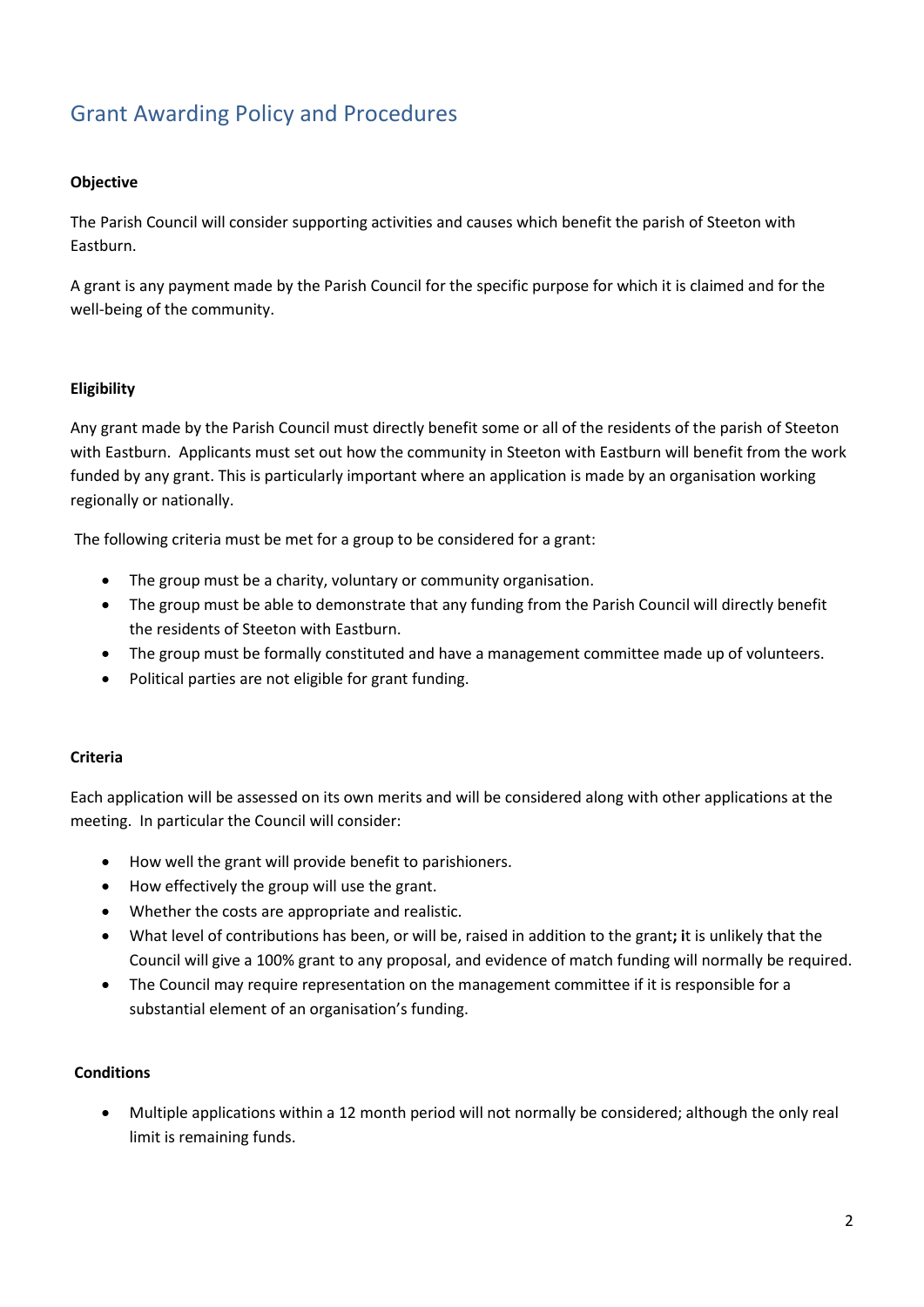- The Parish Council reserves the right to reclaim any grant not being used for the purpose specified on the application form. The Parish Council Clerk will, therefore, be allowed to verify that the monies have been spent accordingly.
- Should the Parish Council request proper evidence of actual or estimated expenditure must be supplied to the Parish Council prior to the payment of any grant. If the Parish Council is not satisfied with the arrangements it reserves the right to request a refund of monies awarded.
- An acknowledgement on receipt of the grant cheque is required.
- The Parish Council will not usually consider providing a grant in excess of £500.

#### **The following requests will not be considered:**

- Support for projects outside of Steeton with Eastburn Parish unless they can prove a clear direct benefit to parishioners.
- General appeals from national charities.
- Financial support for an individual or family.
- General advertising.
- Political, lobby, pressure and campaigning groups or trade union activities.
- Appeals intended to promote a particular political or denominational affiliation.
- Projects for which organisations have any statutory duty.

#### **Application Process**

- Applications should be made by completing the Grant Awarding Application Form and should be submitted to the Clerk. Grant Awarding Application Forms can be obtained from the Clerk.
- An organisation which has not previously applied to the Parish Council must submit a copy of its constitution.
- Applications are accepted in the months of October and November so decisions can be made prior to the setting of the annual budget and precept (this generally occurs in January).
- Grant applications should be submitted to the Clerk to the address noted on the form or via email to clerk@steeton-with-eastburnparishcouncil.gov.uk. Applicants are usually informed within two weeks of the meeting.
- Grant recipients are encouraged to attend the Annual Parish Meeting (normally April) and may be asked to make a presentation.

#### **Promotion**

The Parish Council will recognise successful groups in its own reports to parishioners.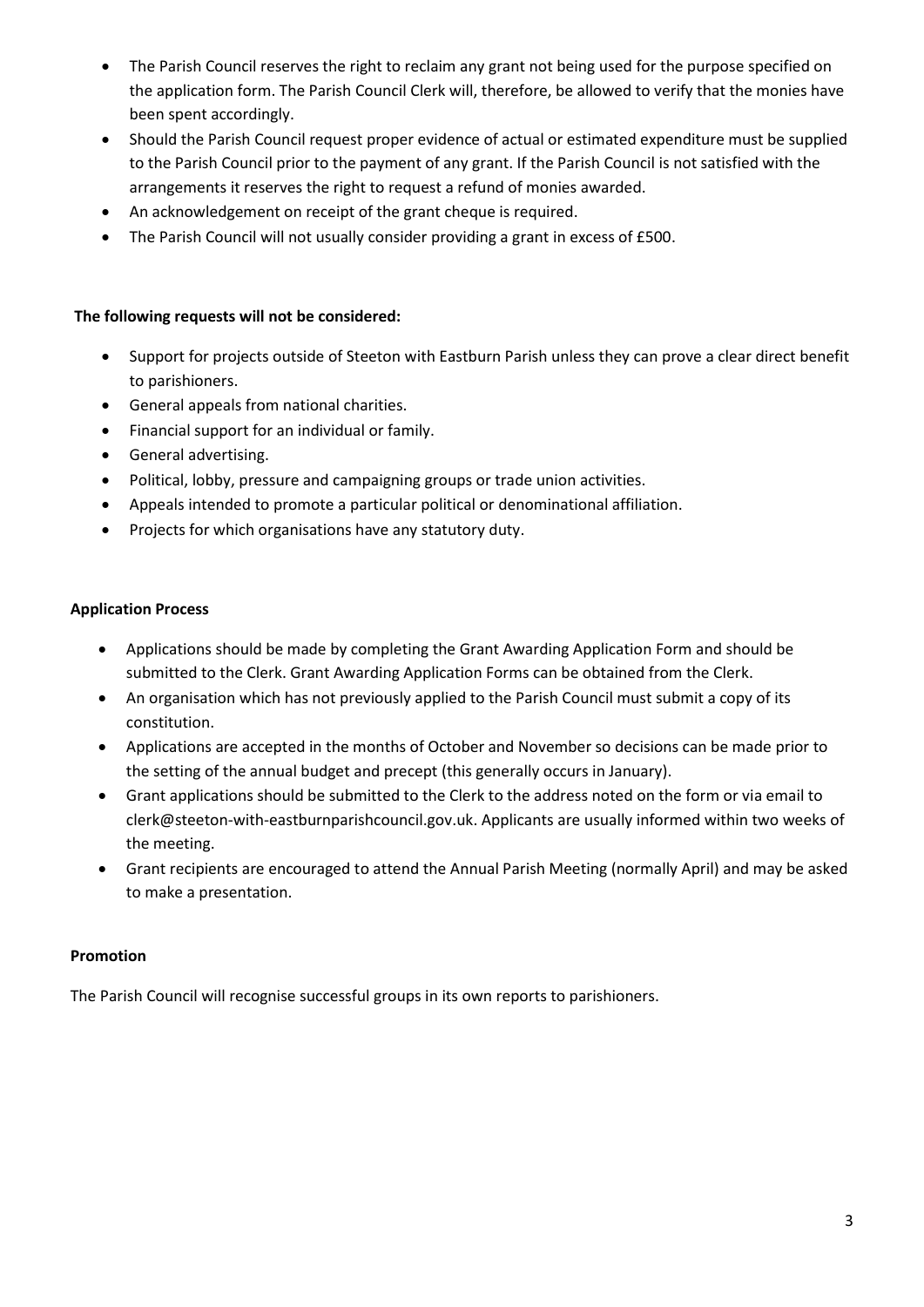#### **Steeton with Eastburn Parish Council Grant Application Form**

Please email this form to [clerk@steeton-with-eastburnparishcouncil.gov.uk](mailto:clerk@steeton-with-eastburnparishcouncil.gov.uk) or send to the HUB, Skipton Road, Steeton, BD20 6FE.

#### Name of Organisation:

Is the organisation a Registered Charity \*YES/NO (\*please delete as appropriate)

If yes, please indicate the Charity Number: NB Some organisations are entitled to Charity Status through membership of a national organisation. If this applies to you please name the national organisation.

Would the grant that you seek be applied for the general benefit solely of the parishioners of Steeton with Eastburn Parish or for a wider area? If the grant will benefit a wider area what number/percentage of beneficiaries would be Steeton with Eastburn parish based residents? (use separate sheet if necessary).

Is the grant requested for a specific project? \*YES/NO (\*please delete as appropriate)

If NO please proceed to the next box

If YES, please give details of the project in the form of a draft business plan with a detailed, estimated breakdown of costs, income, expenditure etc. (Please attach separate documents and give summary below)

Cost f Funds Raised £ Funds Promised £ Balance £

Commencement Date:

Completion Date:

Other possible sources of finance:

To which other organisations have you applied:

If a grant is not for a specific purpose please state the amount requested and describe how it will be used (use separate sheet if necessary)